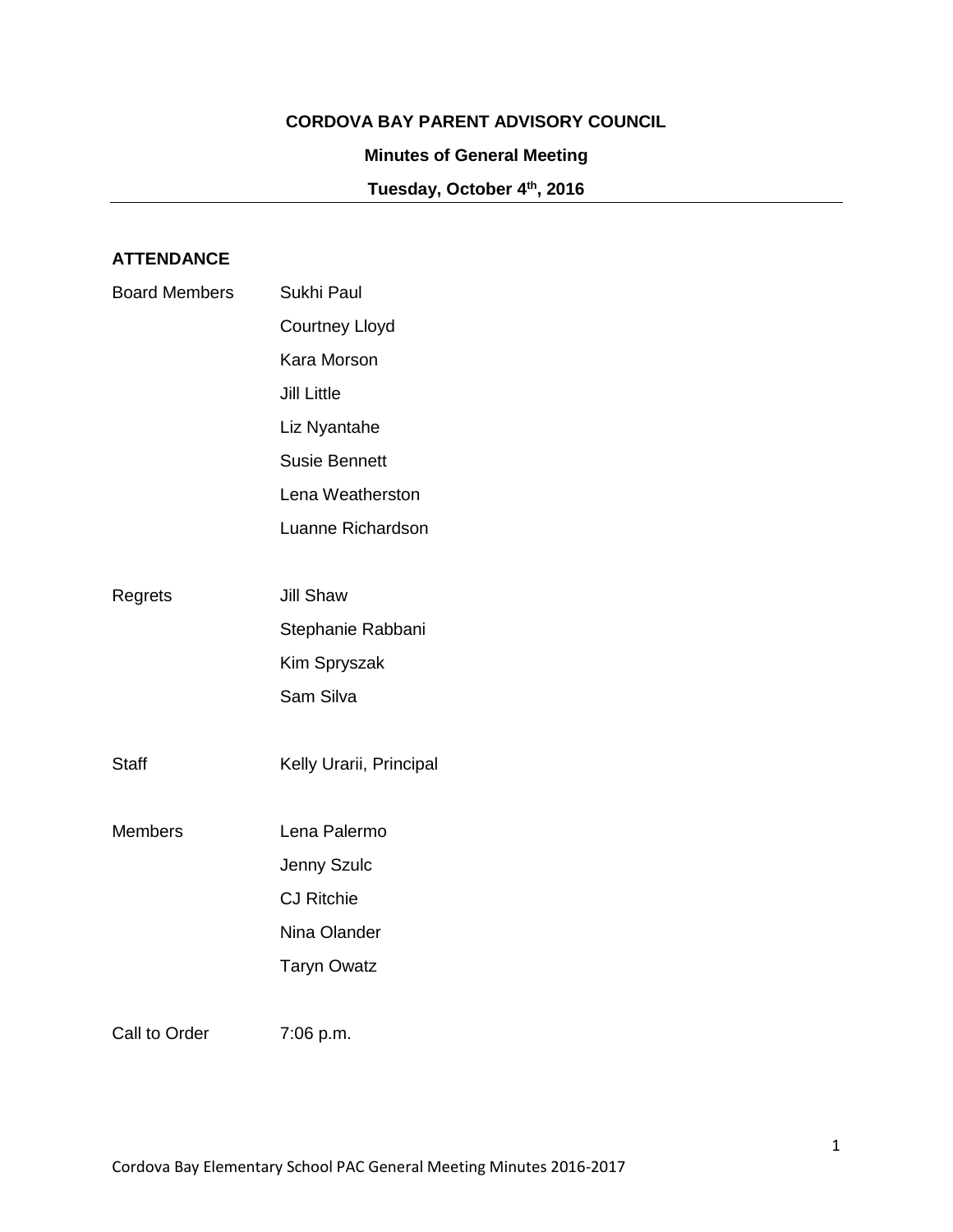### **DISCUSSIONS**

### 1. Kelly Urarii's Update

- 249 kids in 11 divisions with 18 teaching staff
- Terry Fox run was a success with \$515.55 raised!
- Reminder of upcoming non-instructional days
- October  $21^{st}$  and November  $14^{th}$
- Five more are scheduled from January to June (see website)
- Reminder of early dismissals from October  $18<sup>th</sup> 20<sup>th</sup>$  (1:30) p.m. dismissal)
- Reminder of photo day on October 17<sup>th</sup>. Retakes on November 1 st .
- Upcoming activities:
	- o Indoor soccer for grades  $4 & 5$  (starting this week)
	- $\circ$  Swim club for grades 3, 4 & 5 (starts November)
- Cordova Bay has been approved for 2 extra days of learning support through the Learning Improvement Fund
- Patrol has not been coordinated yet but it is coming. Stay tuned.
- Reminder about playground accessibility and rules. Before 8:25 a.m and after 3:00 p.m the responsibility of supervision goes to parents.
- $\bullet$  October 31<sup>st</sup> is Halloweens. Kids should not wear their costumes that day but are encouraged to wear orange or black.
- November  $10<sup>th</sup>$  at 10:30 a.m. is the start of the Remembrance Day Ceremonies. Parents are welcome.
- $\bullet$  December 13<sup>th</sup> is the tentative date for the Christmas concert. The run through during the day is open for extended family members as the evening performance has limited seating.
- Multigenerational activities will be offered this fall in the 55+ Centre. Leggo Club, Cooking, Drama and Photography will be offered and are being planned again for the spring.
- Members of the 55+ Centre will also be participating in reading activities with the classes.
- Choir has begun for grades 3 & 4. We are scheduled to perform on December 2<sup>nd</sup> at 5:30 p.m., Saanich Municipal Hall. More information to follow.
- Reminder to parents to sign up for parent/teacher interviews.